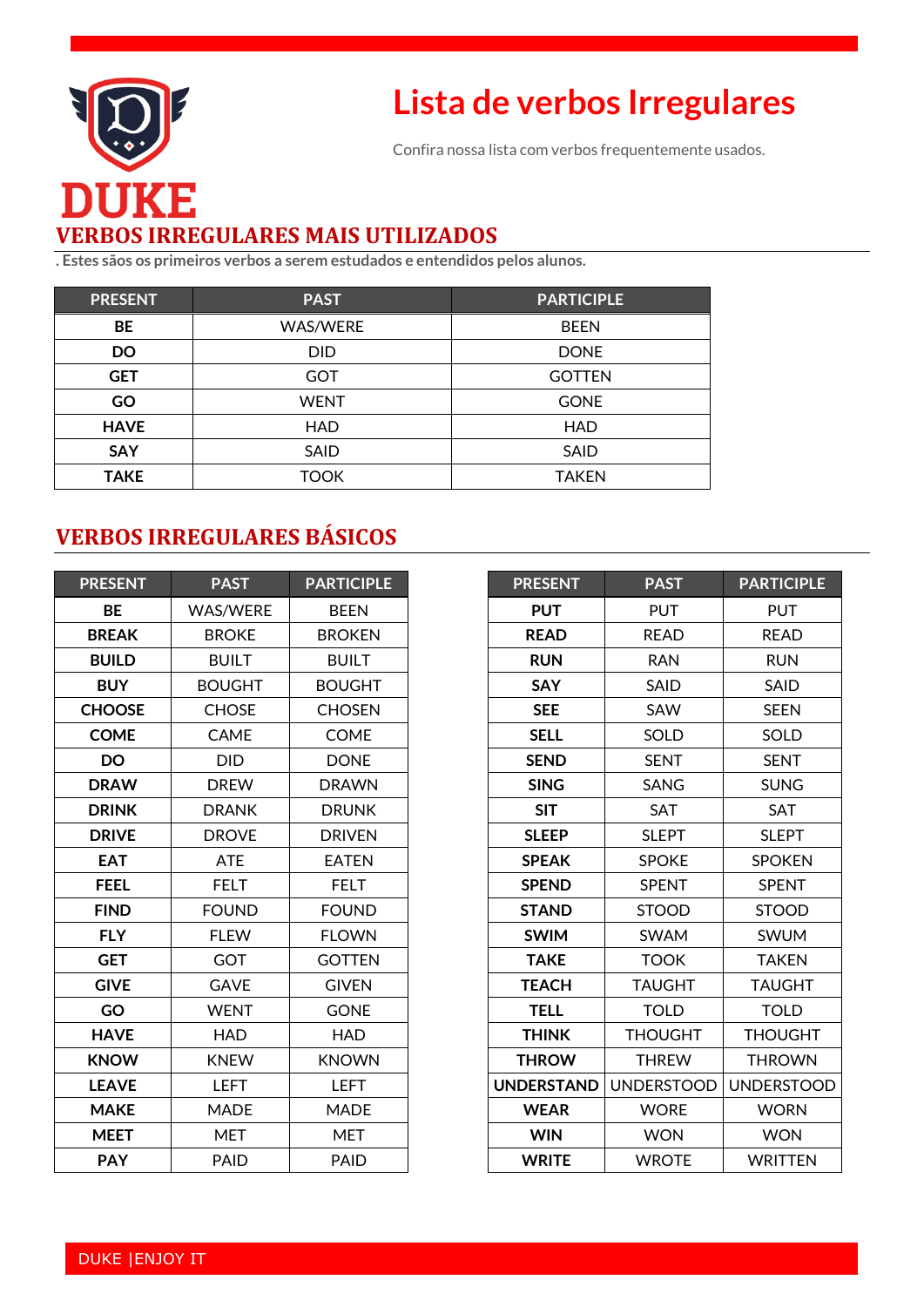#### **VERBOS IRREGULARES: PARTICÍPIO COM SUFIXO 'EN'**

| <b>PRESENT</b> | <b>PAST</b>    | <b>PARTICIPLE</b> |
|----------------|----------------|-------------------|
| BE             | WAS / WERE     | <b>BEEN</b>       |
| <b>BREAK</b>   | <b>BROKE</b>   | <b>BROKEN</b>     |
| <b>CHOOSE</b>  | <b>CHOSE</b>   | <b>CHOSEN</b>     |
| <b>DRIVE</b>   | <b>DROVE</b>   | <b>DRIVEN</b>     |
| <b>EAT</b>     | <b>ATE</b>     | <b>EATEN</b>      |
| <b>FALL</b>    | <b>FELL</b>    | <b>FALLEN</b>     |
| <b>FORBID</b>  | <b>FORBADE</b> | <b>FORBIDDEN</b>  |
| <b>FORGET</b>  | <b>FORGOT</b>  | <b>FORGOTTEN</b>  |
| <b>FREEZE</b>  | <b>FROZE</b>   | <b>FROZEN</b>     |
| <b>GET</b>     | <b>GOT</b>     | <b>GOTTEN</b>     |
| <b>HIDE</b>    | <b>HID</b>     | <b>HIDDEN</b>     |
| <b>SEE</b>     | SAW            | <b>SEEN</b>       |
| <b>SHAKE</b>   | <b>SHOOKE</b>  | <b>SHAKEN</b>     |
| <b>SPEAK</b>   | <b>SPOKE</b>   | <b>SPOKEN</b>     |
| <b>STEAL</b>   | <b>STOLE</b>   | <b>STOLEN</b>     |
| <b>TAKE</b>    | <b>TOOK</b>    | <b>TAKEN</b>      |
| <b>WAKE</b>    | <b>WOKE</b>    | <b>WOKEN</b>      |
| <b>WRITE</b>   | <b>WROTE</b>   | <b>WRITTEN</b>    |

#### **VERBOS IRREGULARES: PARTICÍPIO COM SUFIXO 'UGHT'**

| <b>PRESENT</b> | <b>PAST</b>    | <b>PARTICIPLE</b> |
|----------------|----------------|-------------------|
| <b>BRING</b>   | <b>BROUGHT</b> | <b>BROUGHT</b>    |
| <b>BUY</b>     | <b>BOUGHT</b>  | <b>BOUGHT</b>     |
| <b>CATCH</b>   | <b>CAUGHT</b>  | <b>CAUGHT</b>     |
| <b>FIGHT</b>   | <b>FOUGHT</b>  | <b>FOUGHT</b>     |
| <b>SEEK</b>    | <b>SOUGHT</b>  | <b>SOUGHT</b>     |
| <b>TEACH</b>   | <b>TAUGHT</b>  | <b>TAUGHT</b>     |
| <b>THINK</b>   | <b>THOUGHT</b> | <b>THOUGHT</b>    |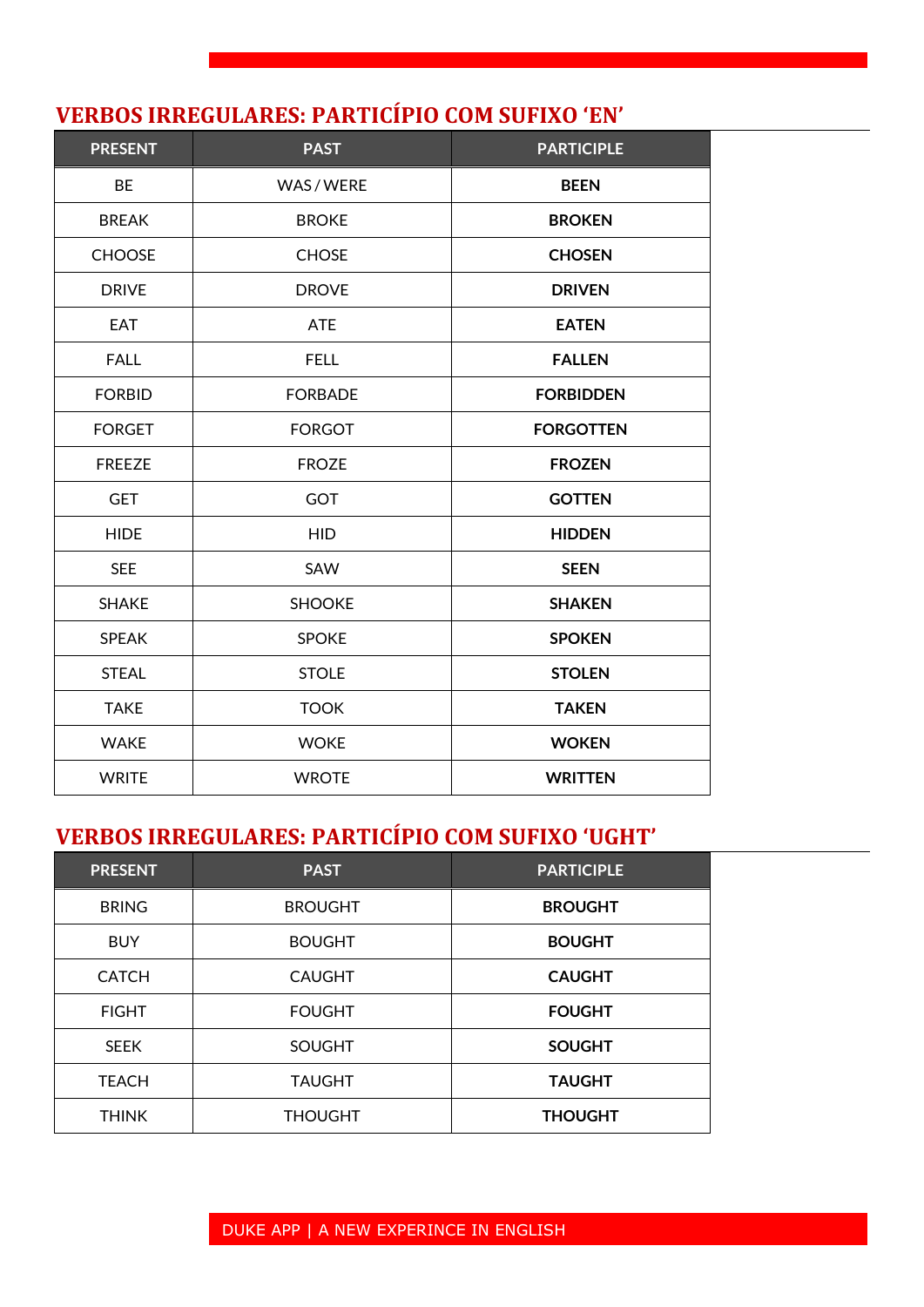#### **VERBOS IRREGULARES: PARTICÍPIO COM SUFIXO 'UN' E 'UM'**

| <b>PRESENT</b> | <b>PAST</b>  | <b>PARTICIPLE</b> |
|----------------|--------------|-------------------|
| <b>BEGIN</b>   | <b>BEGAN</b> | <b>BEGUN</b>      |
| <b>RUN</b>     | <b>RAN</b>   | <b>RUN</b>        |
| <b>SING</b>    | SANG         | <b>SUNG</b>       |
| <b>SWIM</b>    | <b>SWAM</b>  | <b>SWUM</b>       |

### **VERBOS IRREGULARES: PARTICÍPIO COM SUFIXO 'OWN'**

| <b>PRESENT</b> | <b>PAST</b>  | <b>PARTICIPLE</b> |
|----------------|--------------|-------------------|
| <b>BLOW</b>    | <b>BLEW</b>  | <b>BLOWN</b>      |
| <b>FLY</b>     | <b>FLEW</b>  | <b>FLOWN</b>      |
| <b>GROW</b>    | <b>GREW</b>  | <b>GROWN</b>      |
| <b>KNOW</b>    | <b>KNEW</b>  | <b>KNOWN</b>      |
| <b>THROW</b>   | <b>THREW</b> | <b>THROWN</b>     |

#### **VERBOS IRREGULARES: MESMA GRAFIA NO PASSADO E PARTICÍPIO**

| <b>PRESENT</b> | <b>PAST</b>   | <b>PARTICIPLE</b> |
|----------------|---------------|-------------------|
| <b>BURST</b>   | <b>BURST</b>  | <b>BURST</b>      |
| <b>CAST</b>    | <b>CAST</b>   | <b>CAST</b>       |
| COST           | <b>COST</b>   | <b>COST</b>       |
| <b>CUT</b>     | <b>CUT</b>    | <b>CUT</b>        |
| <b>HIT</b>     | <b>HIT</b>    | <b>HIT</b>        |
| <b>HURT</b>    | <b>HURT</b>   | <b>HURT</b>       |
| <b>LET</b>     | <b>LET</b>    | <b>LET</b>        |
| <b>PUT</b>     | <b>PUT</b>    | <b>PUT</b>        |
| QUIT           | QUIT          | <b>QUIT</b>       |
| <b>READ</b>    | <b>READ</b>   | <b>READ</b>       |
| <b>SET</b>     | <b>SET</b>    | <b>SET</b>        |
| <b>SLIT</b>    | <b>SLIT</b>   | <b>SLIT</b>       |
| <b>SHED</b>    | <b>SHED</b>   | <b>SHED</b>       |
| <b>SHUT</b>    | <b>SHUT</b>   | <b>SHUT</b>       |
| <b>SPLIT</b>   | <b>SPLIT</b>  | <b>SPLIT</b>      |
| SPREAD         | <b>SPREAD</b> | <b>SPREAD</b>     |

#### DUKE APP | A NEW EXPERINCE IN ENGLISH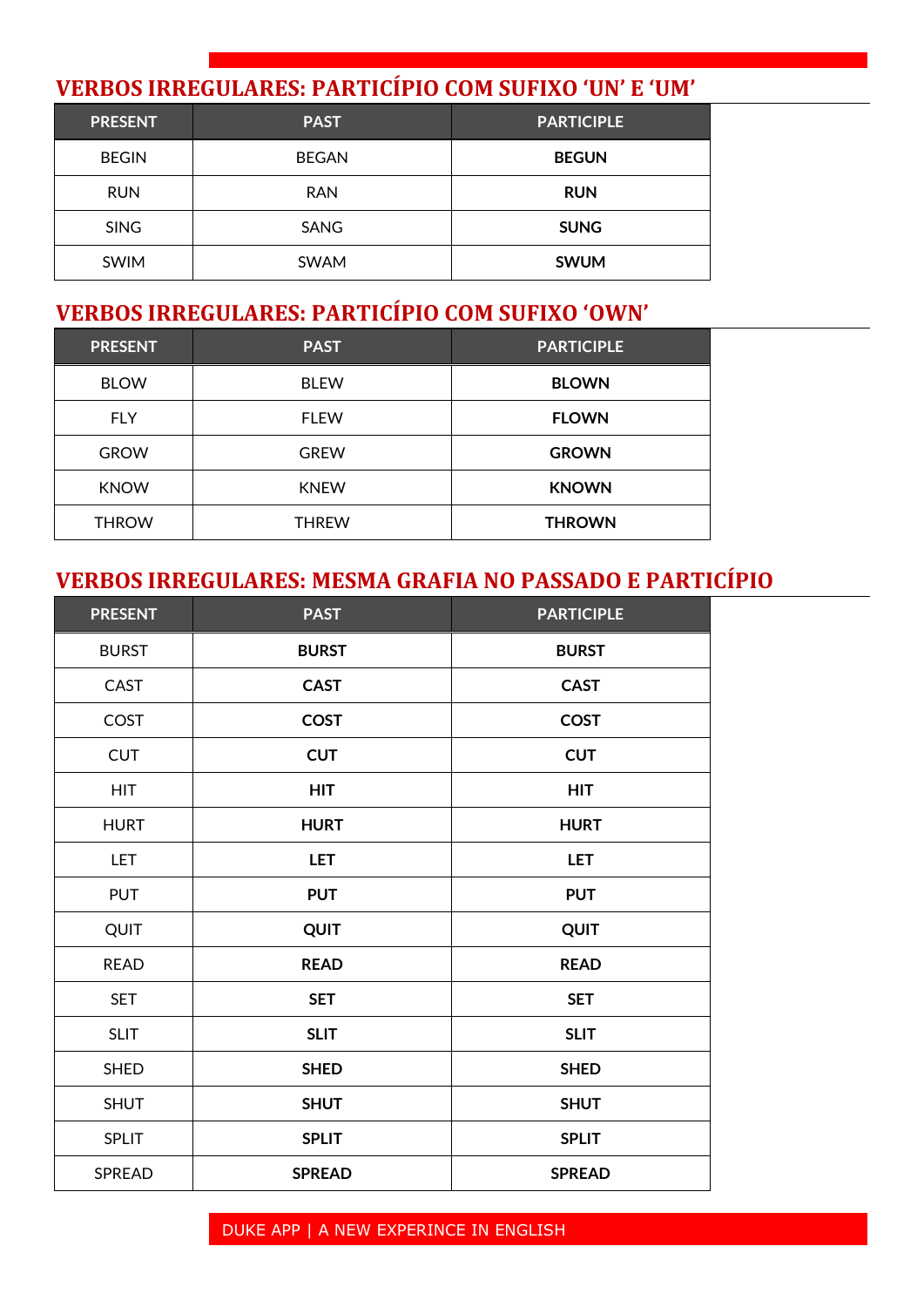### **Lista com os principais verbos irregulares (1)**

| <b>Present</b>     | Past           | <b>Past participle</b> |
|--------------------|----------------|------------------------|
| Be / is / are / am | Was / were     | Been                   |
| Become             | <b>Became</b>  | <b>Become</b>          |
| Begin              | Began          | Begun                  |
| <b>Blow</b>        | <b>Blew</b>    | Blown                  |
| <b>Break</b>       | <b>Broke</b>   | <b>Broken</b>          |
| <b>Bring</b>       | <b>Brought</b> | <b>Brought</b>         |
| <b>Build</b>       | <b>Built</b>   | <b>Built</b>           |
| Buy                | Bought         | Bought                 |
| Catch              | Caught         | Caught                 |
| Choose             | Chose          | Chosen                 |
| Come               | Came           | Come                   |
| Cut                | Cut            | Cut                    |
| Deal               | Dealt          | Dealt                  |
| Do / does          | Did            | Done                   |
| <b>Drink</b>       | <b>Drank</b>   | Drunk                  |
| <b>Drive</b>       | Drove          | Driven                 |
| Eat                | Ate            | Eaten                  |
| Fall               | Fell           | Fallen                 |
| Feed               | Fed            | Fed                    |
| Feel               | Felt           | Felt                   |
| Fight              | Fought         | Fought                 |
| Find               | Found          | Found                  |
| <b>Fly</b>         | Flew           | Flown                  |
| Forbid             | Forbade        | Forbidden              |
| Forget             | Forgot         | Forgotten              |
| Freeze             | Froze          | Frozen                 |
| Get                | Got            | Gotten                 |
| Give               | Gave           | Given                  |
| Go / goes          | Went           | Gone                   |
| Grow               | Grew           | Grown                  |
| Have / has         | Had            | Had                    |
| Hear               | Heard          | Heard                  |
| Hide               | Hid            | Hidden                 |
| Hold               | Held           | Held                   |
| Hurt               | Hurt           | Hurt                   |
| Keep               | Kept           | Kept                   |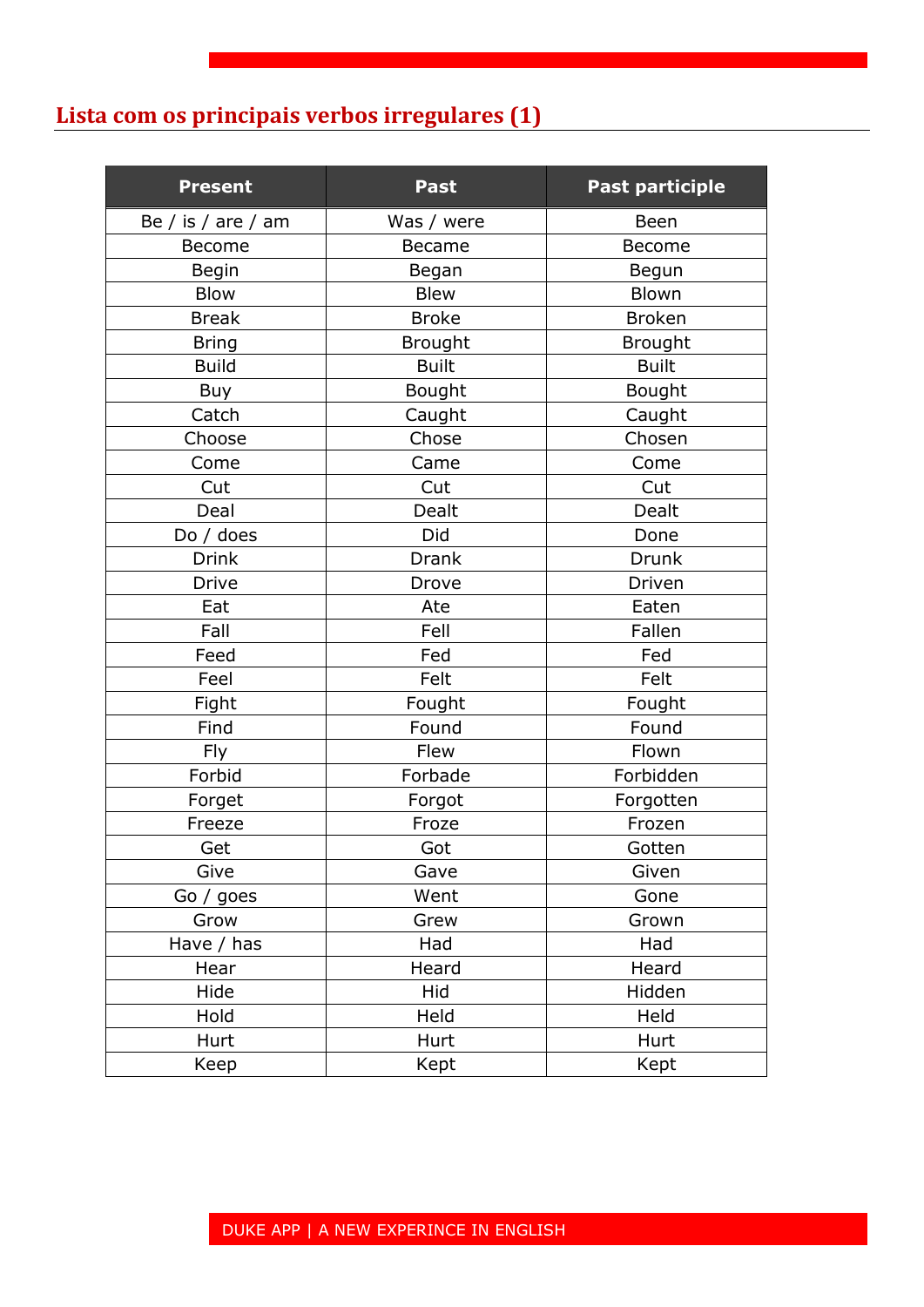#### **Lista com os principais verbos irregulares (2)**

| <b>Present</b> | <b>Past</b>     | <b>Past participle</b> |
|----------------|-----------------|------------------------|
| Know           | Knew            | Known                  |
| Lead           | Led             | Led                    |
| Leave          | Left            | Left                   |
| Let            | Let             | Let                    |
| Lose           | Lost            | Lost                   |
| Make           | Made            | Made                   |
| Meet           | Met             | Met                    |
| Pay            | Paid            | Paid                   |
| Put            | Put             | Put                    |
| Quit           | Quit            | Quit                   |
| Read           | Read            | Read                   |
| Ride           | Rode            | Ridden                 |
| Run            | Ran             | Run                    |
| Say            | Said            | Said                   |
| See            | Saw             | Seen                   |
| Sell           | Sold            | Sold                   |
| Send           | Sent            | Sent                   |
| Shake          | Shook           | Shaken                 |
| Shine          | Shone           | Shone                  |
| Sing           | Sang            | Sung                   |
| Sit            | Sat             | Sat                    |
| Sleep          | Slept           | Slept                  |
| Speak          | Spoke           | Spoken                 |
| Spend          | Spent           | Spent                  |
| Stand          | Stood           | Stood                  |
| <b>Steal</b>   | <b>Stole</b>    | Stolen                 |
| Sweat          | Sweat / sweated | Sweat / sweated        |
| Swim           | Swam            | Swum                   |
| Take           | <b>Took</b>     | Taken                  |
| Teach          | Taught          | Taught                 |
| Tell           | Told            | Told                   |
| Think          | Thought         | Thought                |
| Throw          | Threw           | Thrown                 |
| Understand     | Understood      | Understood             |
| Wake           | Woke            | Woken                  |
| Wear           | Wore            | Worn                   |
| Win            | Won             | Won                    |
| Write          | Wrote           | Written                |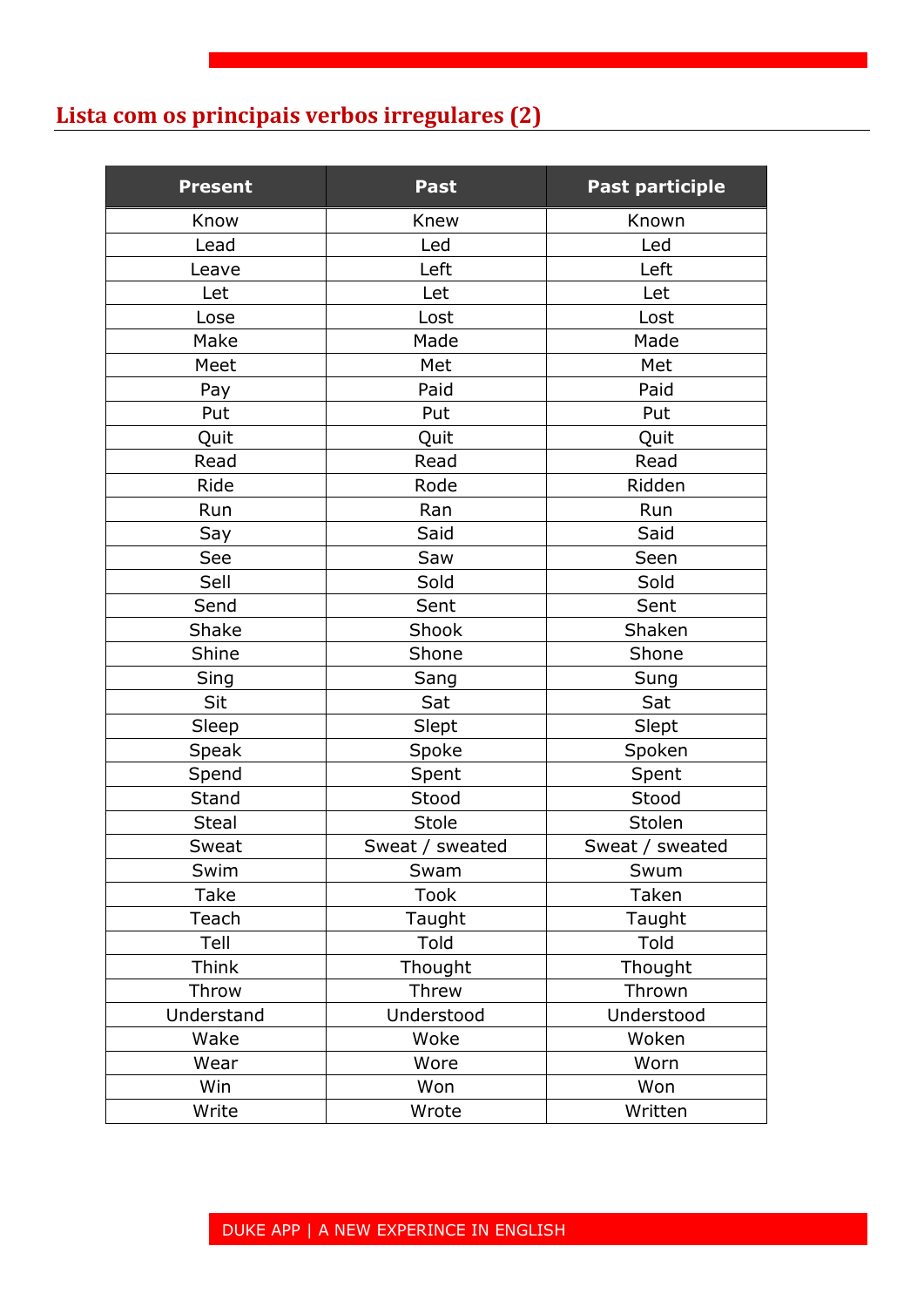#### **VERBOS REGULARES**

| <b>Present</b> | <b>Past</b>     | <b>Participle</b> |
|----------------|-----------------|-------------------|
| Affect         | Affected        | Affected          |
| Agree          | Agreed          | Agreed            |
| Answer         | Answered        | Answered          |
| Appear         | Appeared        | Appeared          |
| Arrange        | Arranged        | Arranged          |
| Arrive         | Arrived         | Arrived           |
| Ask            | Asked           | Asked             |
| Attack         | Attacked        | Attacked          |
| <b>Bake</b>    | <b>Baked</b>    | <b>Baked</b>      |
| <b>Believe</b> | Believed        | Believed          |
| Belong         | Belonged        | Belonged          |
| Borrow         | <b>Borrowed</b> | <b>Borrowed</b>   |
| <b>Bother</b>  | <b>Bothered</b> | <b>Bothered</b>   |
| Call           | Called          | Called            |
| Cancel         | Canceled        | Canceled          |
| Carry          | Carried         | Carried           |
| Cause          | Caused          | Caused            |
| Celebrate      | Celebrated      | Celebrated        |
| Clean          | Cleaned         | Cleaned           |
| Clear          | Cleared         | Cleared           |
| Climb          | Climbed         | Climbed           |
| Close          | Closed          | Closed            |
| Compare        | Compared        | Compared          |
| Compete        | Competed        | Competed          |
| Complete       | Completed       | Completed         |
| Contain        | Contained       | Contained         |
| Continue       | Continued       | Continued         |
| Cook           | Cooked          | Cooked            |
| Correct        | Corrected       | Corrected         |
| Cough          | Coughed         | Coughed           |
| Count          | Counted         | Counted           |
| Crash          | Crashed         | Crashed           |
| Create         | Created         | Created           |
| Cross          | Crossed         | Crossed           |
| Change         | Changed         | Changed           |
| Chat           | Chatted         | Chatted           |
| Check          | Checked         | Checked           |
| Damage         | Damaged         | Damaged           |

DUKE APP | A NEW EXPERINCE IN ENGLISH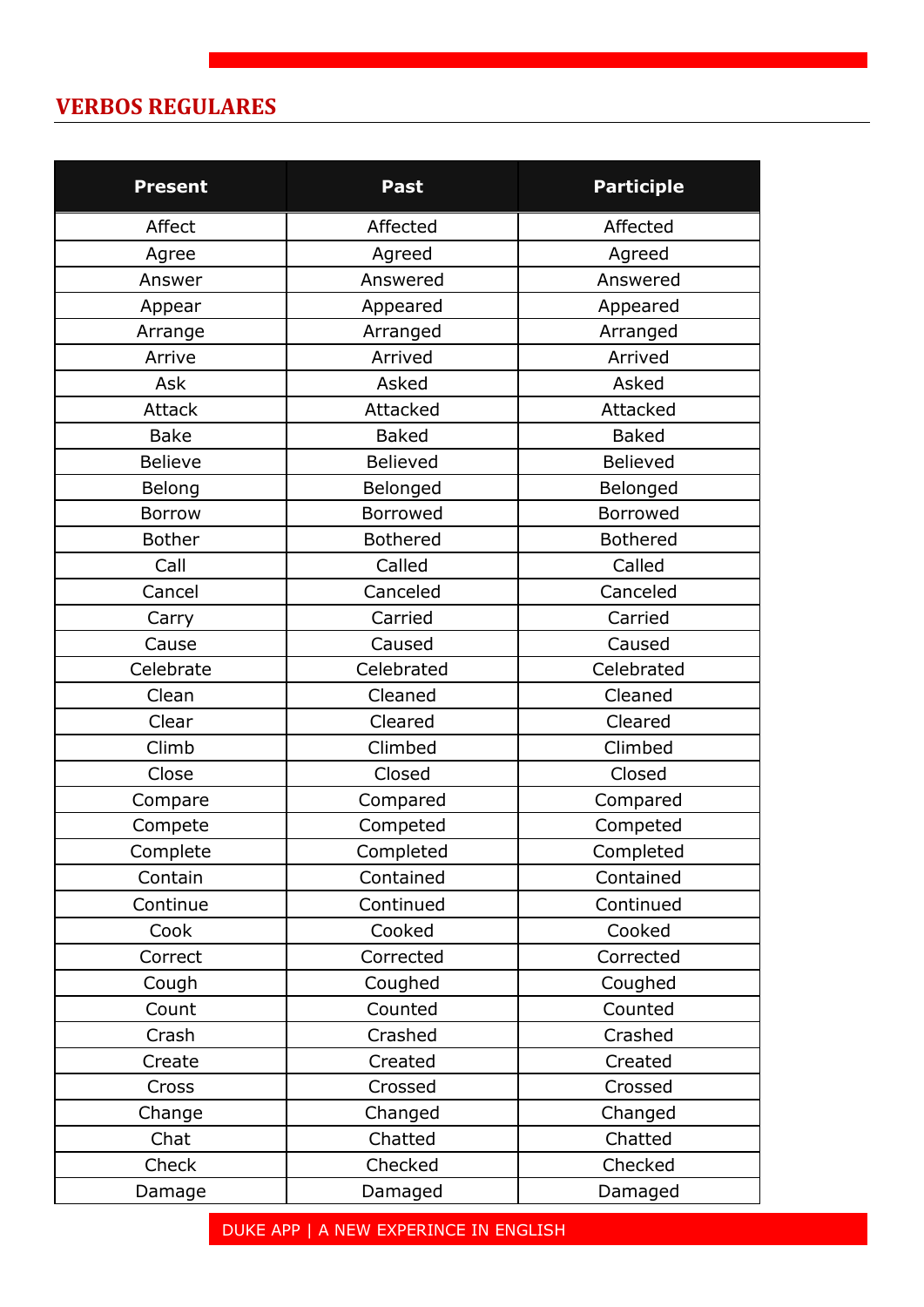| Present        | Past                                  | Participle       |
|----------------|---------------------------------------|------------------|
| Dance          | Danced                                | Danced           |
| Date           | Dated                                 | Dated            |
| Decide         | Decided                               | Decided          |
| Deliver        | Delivered                             | Delivered        |
| Depend         | Depended                              | Depended         |
| Describe       | Described                             | Described        |
| Design         | Designed                              | Designed         |
| Destroy        | Destroyed                             | Destroyed        |
| Decrease       | Decreased                             | Decreased        |
| Die            | Died                                  | Died             |
| Disagree       | Disagreed                             | Disagreed        |
| Discover       | Discovered                            | Discovered       |
| <b>Discuss</b> | <b>Discussed</b>                      | <b>Discussed</b> |
| Disturb        | Disturbed                             | Disturbed        |
| <b>Dress</b>   | <b>Dressed</b>                        | <b>Dressed</b>   |
| Dry            | <b>Dried</b>                          | <b>Dried</b>     |
| Eliminate      | Eliminated                            | Eliminated       |
| End            | Ended                                 | Ended            |
| Enjoy          | Enjoyed                               | Enjoyed          |
| Entertain      | Entertained                           | Entertained      |
| <b>Excuse</b>  | Excused                               | Excused          |
| Exercise       | Exercised                             | Exercised        |
| Exhibit        | Exhibited                             | Exhibited        |
| Expect         | Expected                              | Expected         |
| <b>Express</b> | Expressed                             | Expressed        |
| Film           | Filmed                                | Filmed           |
| <b>Fill</b>    | Filled                                | Filled           |
| Fish           | Fished                                | Fished           |
| Fix            | Fixed                                 | Fixed            |
| Follow         | Followed                              | Followed         |
| Freeze         | Freezed                               | Freezed          |
| Fry            | Fried                                 | Fried            |
| Happen         | Happened                              | Happened         |
| Hate           | Hated                                 | Hated            |
| Help           | Helped                                | Helped           |
| Hope           | Hoped                                 | Hoped            |
| Identify       | Identified                            | Identified       |
| Ignore         | Ignored                               | Ignored          |
| Imagine        | Imagined                              | Imagined         |
| Improve        | Improved                              | Improved         |
| Increase       | Increased                             | Increased        |
| Interview      | Interviewed                           | Interviewed      |
|                | DUKE APP   A NEW EXPERINCE IN ENGLISH |                  |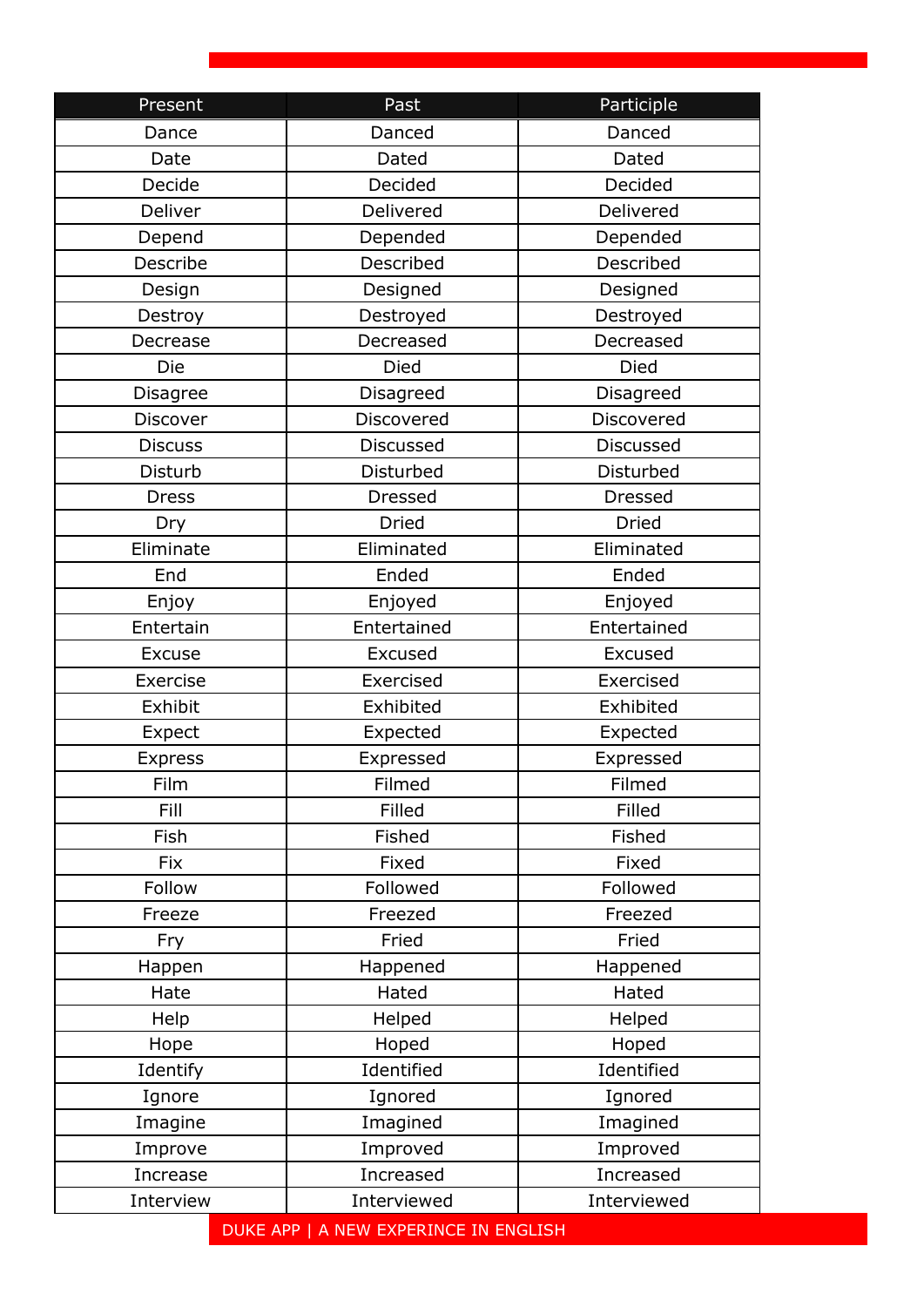| Present      | Past         | Participle   |
|--------------|--------------|--------------|
| Introduce    | Introduced   | Introduced   |
| Invite       | Invited      | Invited      |
| Join         | Joined       | Joined       |
| Jump         | Jumped       | Jumped       |
| <b>Knock</b> | Knocked      | Knocked      |
| Label        | Labeled      | Labeled      |
| Land         | Landed       | Landed       |
| Last         | Lasted       | Lasted       |
| Learn        | Learned      | Learned      |
| Like         | Liked        | Liked        |
| Link         | Linked       | Linked       |
| List         | Listed       | Listed       |
| Listen       | Listened     | Listened     |
| Live         | Lived        | Lived        |
| Look         | Looked       | Looked       |
| Love         | Loved        | Loved        |
| Manage       | Managed      | Managed      |
| Measure      | Measured     | Measured     |
| Mention      | Mentioned    | Mentioned    |
| <b>Miss</b>  | Missed       | Missed       |
| Move         | Moved        | Moved        |
| Name         | Named        | Named        |
| <b>Need</b>  | Needed       | Needed       |
| Offer        | Offered      | Offered      |
| Open         | Opened       | Opened       |
| Order        | Ordered      | Ordered      |
| Organize     | Organized    | Organized    |
| Pack         | Packed       | Packed       |
| Paint        | Painted      | Painted      |
| Park         | Parked       | Parked       |
| Participate  | Participated | Participated |
| Pick         | Picked       | Picked       |
| Plan         | Planned      | Planned      |
| Play         | Played       | Played       |
| Please       | Pleased      | Pleased      |
| Practice     | Practiced    | Practiced    |
| Predict      | Predicted    | Predicted    |
| Prefer       | Preferred    | Preferred    |
| Present      | Presented    | Presented    |
| Program      | Programmed   | Programmed   |
| Protect      | Protected    | Protected    |
| Provide      | Provided     | Provided     |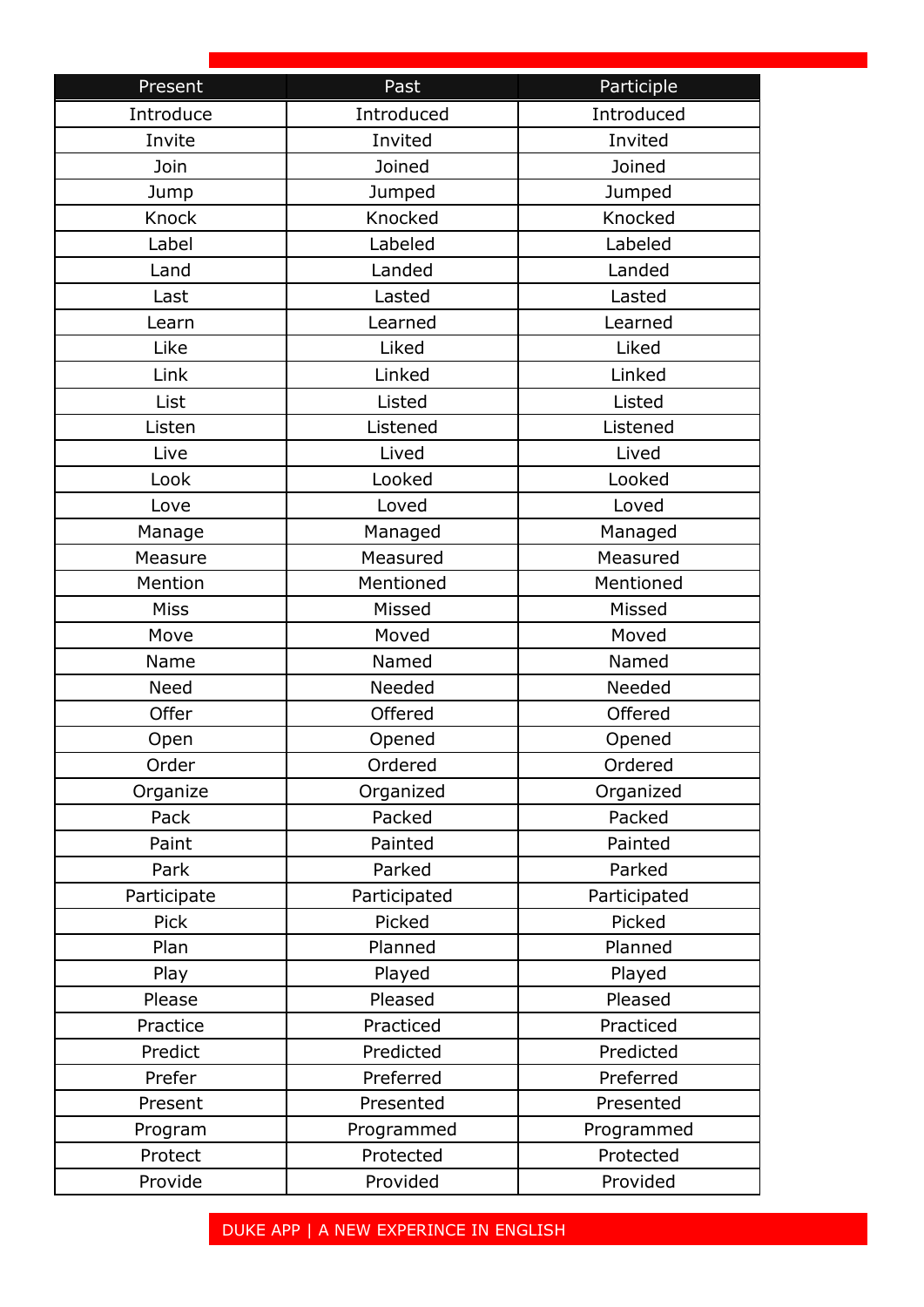| Present       | Past                                  | Participle     |
|---------------|---------------------------------------|----------------|
| Purchase      | Purchased                             | Purchased      |
| Push          | Pushed                                | Pushed         |
| Rain          | Rain                                  | Rain           |
| Receive       | Received                              | Received       |
| Recommend     | Recommended                           | Recommended    |
| Relate        | Related                               | Related        |
| Relax         | Relaxed                               | Relaxed        |
| Release       | Released                              | Released       |
| Remember      | Remembered                            | Remembered     |
| Repair        | Repaired                              | Repaired       |
| Repeat        | Repeated                              | Repeated       |
| Resist        | Resisted                              | Resisted       |
| Rest          | Rested                                | Rested         |
| Return        | Returned                              | Returned       |
| Review        | Reviewed                              | Reviewed       |
| Sail          | Sailed                                | Sailed         |
| Save          | Saved                                 | Saved          |
| Share         | Shared                                | Shared         |
| Shop          | Shopped                               | Shopped        |
| Shout         | Shouted                               | Shouted        |
| <b>Skate</b>  | <b>Skated</b>                         | <b>Skated</b>  |
| Ski           | <b>Skied</b>                          | <b>Skied</b>   |
| Slow          | Slowed                                | Slowed         |
| Sneeze        | Sneezed                               | Sneezed        |
| Snow          | Snowed                                | Snowed         |
| Solve         | Solved                                | Solved         |
| Spell         | Spelled                               | Spelled        |
| <b>Start</b>  | <b>Started</b>                        | <b>Started</b> |
| <b>Step</b>   | Stepped                               | Stepped        |
| Stop          | Stopped                               | Stopped        |
| <b>Stress</b> | <b>Stressed</b>                       | Stressed       |
| Study         | Studied                               | Studied        |
| Substitute    | Substituted                           | Substituted    |
| Suggest       | Suggested                             | Suggested      |
| Surprise      | Surprised                             | Surprised      |
| <b>Talk</b>   | <b>Talked</b>                         | <b>Talked</b>  |
| <b>Taste</b>  | <b>Tasted</b>                         | <b>Tasted</b>  |
| Thank         | Thanked                               | Thanked        |
| Touch         | Touched                               | Touched        |
| Travel        | Traveled                              | Traveled       |
| Try           | <b>Tried</b>                          | <b>Tried</b>   |
| Turn          | Turned                                | Turned         |
|               | DUKE APP   A NEW EXPERINCE IN ENGLISH |                |